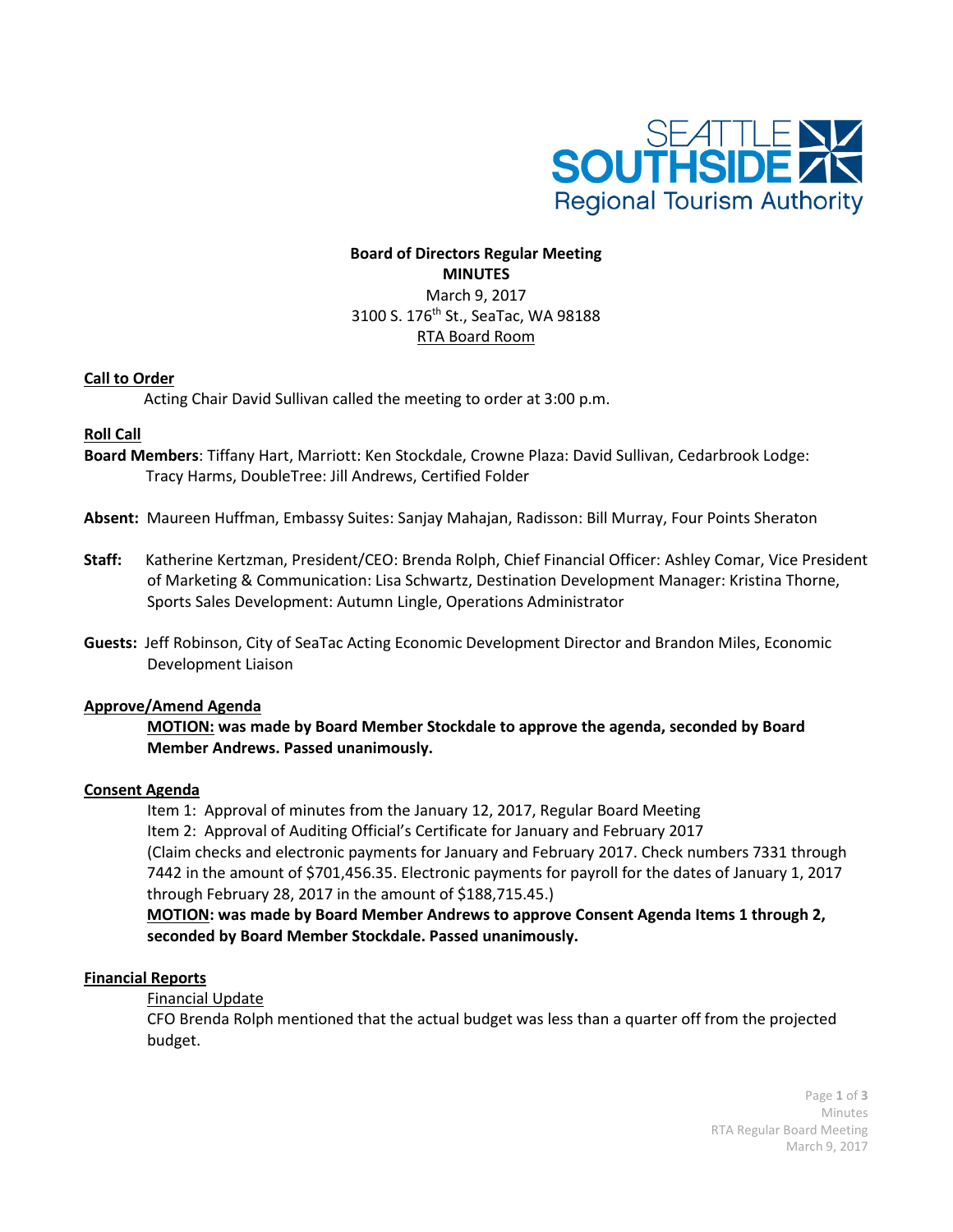# Audit Report

CFO Rolph stated that the audit had no findings, but we have not yet received the final formal document from the State Auditor's Office (SAO). Future audits will include annual financial statements. Accountability, such as purchases, cash control, payroll, asset issue, etc. will be every three years, as requested.

## **President's Report**

Business Expense BPP #009A-2016 Revision 1 (Deleting Parking) **MOTION #2017-009: was made by Board Member Hart to approve the Business Expense BPP #009A-2016 Revision 1, seconded by Board Member Harms. Passed unanimously.**

### Legislative News: Eighth Week of the 2017 Session Tourism Bills

**MOTION #2017-010: was made by Board Member Andrews to support Tourism Bills, seconded by Board Member Stockdale. Passed unanimously.**

Paid Family Medical Leave *(This would be a temporary policy until such time the RTA may participate in a State family and medical leave insurance program).*

**MOTION #2017-011: was made by Board Member Andrews to direct the President/CEO to draft a Paid Family Medical Leave Resolution and Policy for consideration at the next Board meeting, seconded by Board Member Stockdale. Passed unanimously.**

### Return on Investment Calculation

President/CEO Kertzman explained the conversion study and translated the study data into relevant information. She stated that the study is available on request.

#### Destination Marketing Association International (DMAI) Accreditation Update

 President/CEO Kertzman provided an overview of the DMAI Accreditation process, noting that the RTA's goal is to submit its accreditation application this coming August.

## **Marketing & Sales**

## Marketing

Vice President of Marketing & Communications Ashley Comar touched on the following topics:

- Benchmark study
	- o goals
	- o research methodology,
	- o results
	- o recommendations
- Dean Runyon Travel Impacts Report
- "Stay in Your Backyard" advertisements
- New website debut in May 2017.

## Sales Update

Kristina Thorne Sport Sales Development, reported on:

- Sales staff conference attendance,
- Partnering with organizations for international exposure and
- Helmsbriscoe best practices training for hotel staff